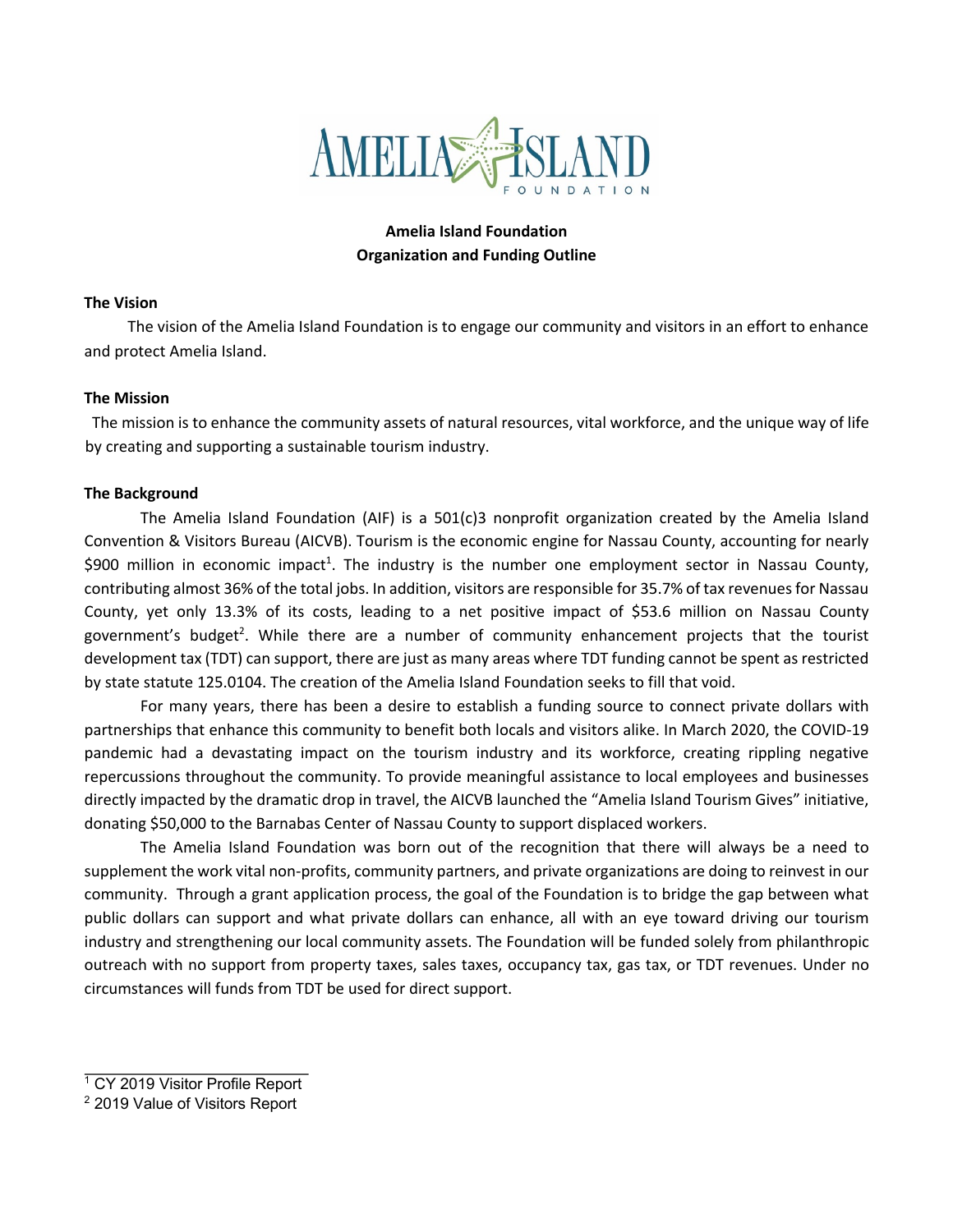## **The Purpose**

The Amelia Island Foundation aims to reinvest in our community by creating a funding source to support local projects that benefit the island where TDT revenues may not be utilized. By connecting public and private contributions, the AIF will support shovel-ready projects and efforts throughout the Island to bolster our natural assets, vital workforce and the unique way of life, creating and supporting a sustainable tourism industry.

## **Foundation Board Guidelines and Leadership:**

Oversight of the Amelia Island Foundation will be provided by the current Amelia Island Convention & Visitors Bureau until the Foundation Advisory Board is established.

## **Foundation Staff**

• Maurie Dugger, Director

## **Amelia Island Foundation Board of Directors Guiding Principles**

- Support and articulate the mission and vision of the Foundation and review its purpose to ensure the goals, means, and constituents are served.
- Follow conflict of interest and confidentiality policies.
- Attend all board and committee meetings and functions, including special events.
- Support the Foundation staff and ensure that resources are secured to further the Foundation goals.
- Actively participate in the overall planning process and assist in implementing and evaluating the goals.
- Ensure fundraising efforts have adequate resources and support from 100% board financial participation.
- Promote the Foundation to Island businesses, community partners, non-profits and private organizations.
- Score, evaluate and determine project and grant awards.

## **Composition:**

The Amelia Island Foundation Board of Directors (AIFBOD) is made up of no less than seven (7) members. The board will be made up of Amelia Island and Nassau County community leaders with an interest toward supporting a strong effort to protect and enhance Amelia Island and its offerings. The members will use their expertise and relationships to ensure broad support from a cross section of community leaders, business owners, ambassadors and partners. The Executive Committee of the AIFBOD is made up of the Chair, Vice Chair, Secretary, Treasurer and Director.

The principal role of the AIF Chair is to provide leadership to the AIF and manage AIF meetings. The Chair is accountable to the AIF and acts as a direct liaison between the AIF and the Director. The Chair's responsibilities include, but are not limited to:

- Preside over AIF meetings.
- Review and sign minutes of AIF meetings.
- Call special meetings as necessary.
- Represent the views of the AIF as designated spokesperson.
- Nurture positive relationships with board members, business, community and industry partners.
- Lead AIF fundraising efforts both personal giving and corporate outreach efforts.
- Keep abreast of AIF activities.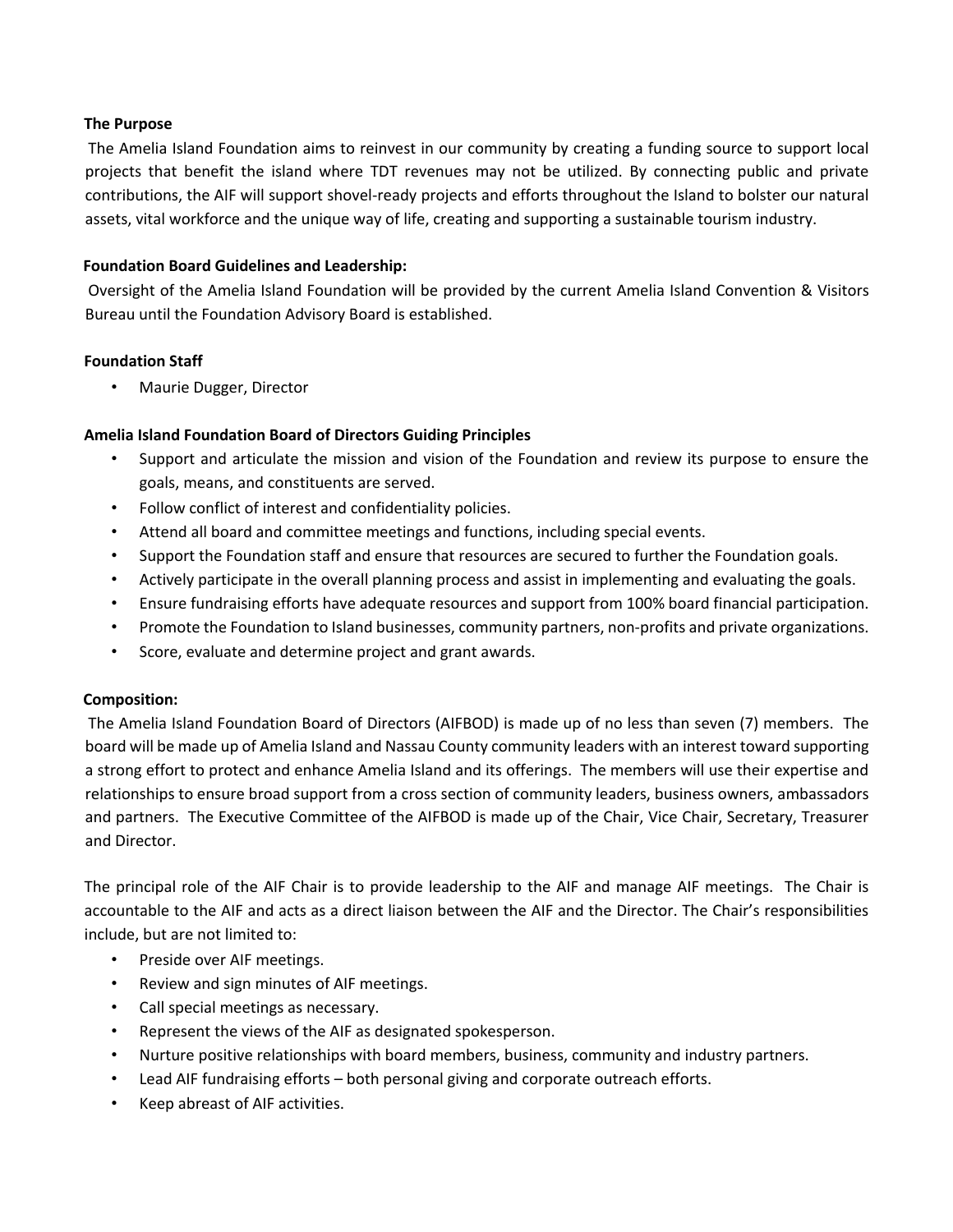- Assist with the scheduling of AIF meetings and general preparation of AIF meeting agendas.
- Provide advice and counsel to the Director and staff as needed.

The principal role of the Vice Chair is to provide leadership to the AIF in the absence of the Chair. The Vice Chair's responsibilities include, but are not limited to:

- Attend all board meetings
- Serve on the executive committee and participate as a vital part of the board leadership.
- Carry out special assignments as requested by the board chair.
- Assume responsibilities of the Chair in the absence of the Board.

The principal role of the Secretary of the Board will be to ensure the safety and accuracy of all board records. The Secretary's responsibilities include, but are not limited to:

- Attend all board meetings.
- Take board meeting minutes and make available upon request of the Chair.
- Assume responsibilities of the Chair in the absence of the Board Chair and Vice Chair.
- Serve on the executive committee of the Amelia Island Foundation.

The principal role of the Treasurer of the Board will be to understand and manage the financial accounting of the Amelia Island Foundation. The Treasurer's responsibilities include, but are not limited to:

- Attend all board meetings.
- Review and take action related to the board's financial responsibilities.
- Work with Director to ensure that appropriate financial reports are made available to the board on a timely basis and present the annual budget to the board for approval.
- Review the annual audit and ensure accuracy for all filings.
- Serve on the executive committee of the Amelia Island Foundation.
- Assume responsibilities of the Chair in the absence of the Board Chair, Vice Chair and Secretary.

## **Appointment**

The AIF shall make recommendations to sitting Amelia Island Convention and Visitors Bureau (CVB) members for approval. Board members shall be appointed to serve staggered two (2) year terms with an opportunity for reappointment. Terms shall begin on January 1 of the year of appointment and terminate on December 31<sup>st</sup> of the year the appointment expires.

Terms for the Chair and Vice-Chair are limited to one year. The AIF shall have the option of designating the Chair. The Vice-Chair, Secretary, and Treasurer shall be appointed by the Chair. The Chair may be reappointed by a majority vote of the AIF members. Officer terms shall begin on the first day of January of the year of appointment and terminate on the  $31<sup>st</sup>$  of December.

## **Meetings and Events**

The Amelia Island Foundation Board of Directors will meet no less than once (1) a quarter each year. Any board member who is absent for more than two (2) meetings each calendar year (unless excused from attendance by Chair and Director) shall automatically forfeit their position on the Board and will be removed from membership.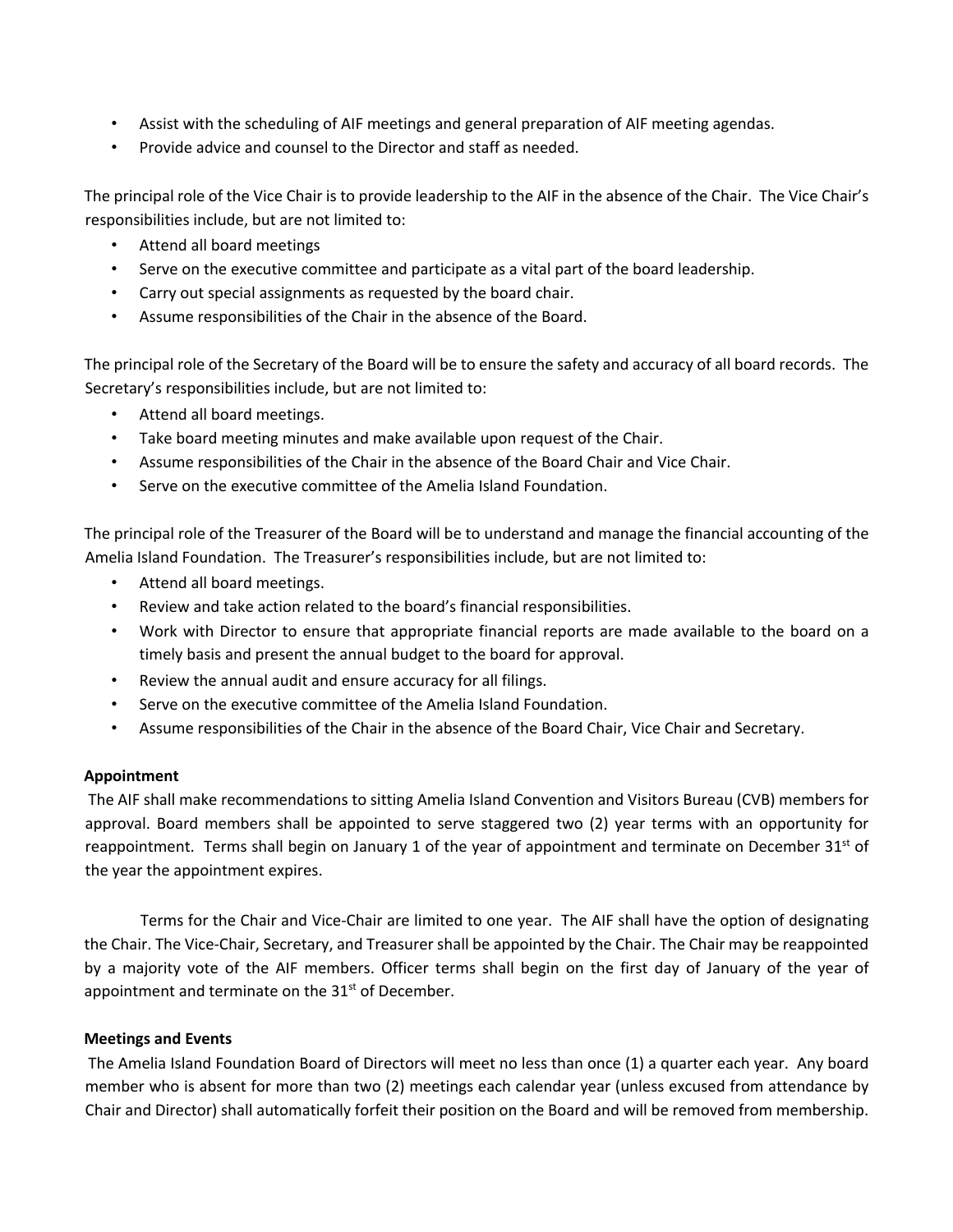Board members are expected to attend events and community partnerships to promote the Amelia Island Foundation. Appropriate action will be taken for members who are consistently absent from special events without excused absence.

### **Conflict of Interest / Code of Conduct**

The members of the Amelia Island Foundation Board of Directors have a fiduciary relationship to the Amelia Island Foundation. This relationship requires that in the performance of their duties they shall act in good faith, with undivided loyalty to the Foundation and with a high degree of due diligence, care, financial support, and skill which prudent persons would exercise in the conduct of their own affairs. This relationship further requires that the AIF board of directors not take advantage of their positions, of the knowledge gained there for private gain or other personal advantage.

#### **How is the Foundation funded?**

Funding for the Amelia Island Foundation can come from a variety of places such as private donations, corporate contributions, grants, and the launch of voluntary contribution program (VCP). During the launch of the Foundation, establishing the VCP is our primary focus for funding the Foundation. No revenues from TDT will fund the AIF.

### **What is the** *Voluntary Contribution Program?*

VCP is a consortium of local businesses joining together to fund Amelia Island Foundation initiatives. Over the last three decades, voluntary contribution programs have primarily been used throughout the United States to fund projects such as land conservation efforts (i.e. National Park Foundation, St. Simons Land Trust, Gunnison County/Crested Butte, Colorado) or charity donations through local business partnerships (i.e. Publix, The Donna Foundation, disaster recovery efforts, etc.). A voluntary contribution program is a micro-donation that is added to a customer's retail, hospitality, lodging or recreation activity bill to raise funds for a specific cause. The Amelia Island Foundation will use this model to establish a funding mechanism to supplement projects and activities that will enhance community assets. Residents and visitors have a vested interest in reinforcing our natural resources, workforce, and unique way of life. Customers may participate in VCP by adding a voluntary micro-donation of 1% of their purchase to their final bill. These voluntary micro-donations can have a huge impact on the local community.

#### **How does it work?**

Funds are raised solely by participating businesses on Amelia Island opting in to collect the voluntary 1% donation on top of products and services from their customers, including both residents and visitors. The businesses will have an agreement with the Amelia Island Foundation on the details of collecting and remitting the voluntary contribution program on behalf of the Amelia Island Foundation.

The business may include the 1% voluntary contribution on the customer bill with an option to opt-out OR the business may include the customer option to opt-in to the 1% voluntary contribution. If a business prefers, they may charge a small, optional flat fee instead of the 1%. The participating businesses will then remit collections to the Foundation on a payment schedule agreed to by both parties. Participation in the voluntary contribution program can be long-term, short-term, or a single day.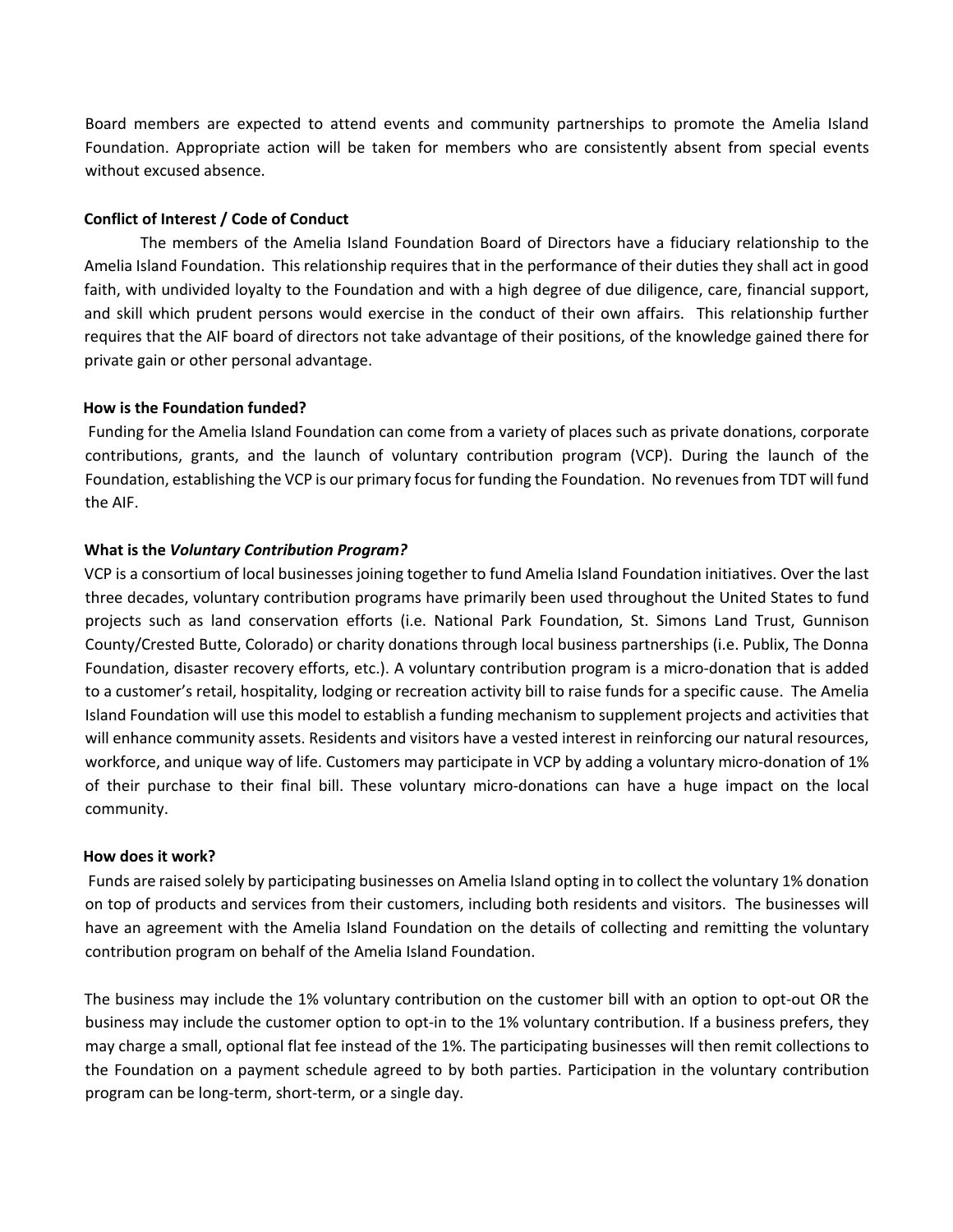## **Who participates?**

- First and foremost, contributions are completely **VOLUNTARY** for both participating businesses and customers.
- Contributions can be set up so that customers either opt-in or opt-out (opting out is preferred) of making a donation.
- Contribution programs involve a network of businesses.

# **Why should businesses participate?**

- Business, employees and patrons love this community, Amelia Island, and its unique way of life.
- Business and employees recognize that the local tourism industry is a vital economic driver for businesses in this community and support the vision for the Foundation.
- Business and employees acknowledge the need for an organization, such as the Foundation, to connect our community and visitors and support initiatives which will help enhance the community assets of natural resources, vital workforce, and the unique way of life.
- Business participation establishes a positive perception of the business in the customers eyes for their support and contribution to the community. Participating owners become AIF ambassadors, offering input and guidance for AIF initiatives.
- Participation gives customers the opportunity to give back to the community and industry you represent, fostering a sense of goodwill. Organizations that have implemented this program in resort areas around the country report that customers are thrilled to participate and invest in a place that they've come to love. In fact, if the customer knows that the contribution is **ENTIRELY voluntary**, seldom does anyone reject.

# **How do businesses participate and what support will they receive from the Amelia Island Foundation?**

- Participation is FREE for the businesses and does not impact your bottom line but allows contribution to community enrichment programs.
- Businesses will sign an agreement with the Amelia Island Foundation outlining program guidelines and the timeline to remit donations.
- The Amelia Island Foundation will coordinate bookkeeping and accounting setup to ensure smooth transfer.
- Participating businesses will:  $\circ$  Be included in promotions including but not limited to the website, social media, public relations efforts and promotional materials.
	- o Receive a promotional toolkit of materials to communicate their involvement including but not limited to collateral materials (rack cards/check stuffers), signage, clings, etc.
		- § *Example verbiage*: This business collects a voluntary donation in support of the Amelia Island Foundation to reinvest in our community. Please ask your cashier to remove the donation if you do not wish to contribute. Thank you for your contribution and for supporting our local community!
	- $\circ$  Receive staff education tools. Amelia Island Foundation staff will be available to attend employee training sessions as requested.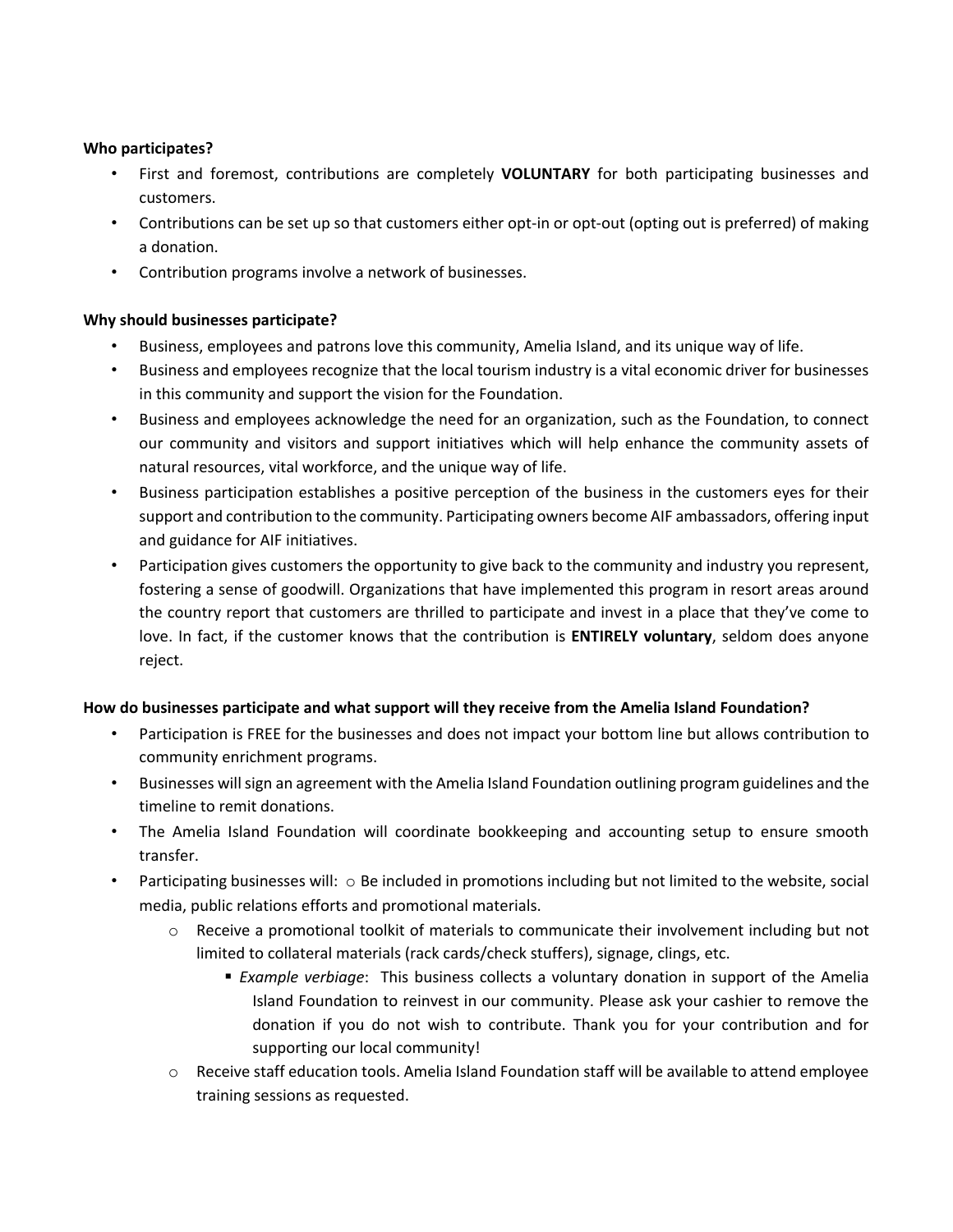## **How does it work for the customer?**

- Customer identifies that the business is participating in VCP through visual and verbal prompts.
	- $\circ$  Each business must have a minimum of TWO forms of notification of their participation in the program in their actual place of business so that the customer **feels informed** and understands the program ask.
- Customer voluntarily makes the donation at the point of sale.  $\circ$  If a customer doesn't wish to donate, they simply notify the business and the voluntary surcharge is removed from their final bill.
- Businesses collect and remit these funds on behalf of the customer through the VCP program to the Amelia Island Foundation.
- Contributions to the Amelia Island Foundation are tax exempt for the customer, however the Foundation will not provide tax receipts for small contributions. For large donations (personal or corporate) made directly to the Foundation, a tax receipt will be provided.
	- $\circ$  Customers could use proof of donations through their receipts as charitable deductions.
- **Customer Examples:**  $\circ$  For the customer, the requested donation is typically very small.  $\circ$  \$10 mini golf = \$.10 donation to AIF  $\circ$  \$40 jacket = \$.40 donation to AIF  $\circ$  \$100 dinner = \$1.00 donation to AIF
	- $\circ$  \$5,000 weekly house rental from local property management = \$50 donation to AIF

## **Grant Application Guidelines**

In the first year of formation, the AIF will not distribute grants to allow for donations to accrue. The competitive grant application cycle will open in January 2022 and awards are announced in early May. Funding for the competitive cycle is made possible from contributions collected from the AIF VCP program which is supported by residents and visitors to Amelia Island.

Amelia Island Foundation will place all donations into a high interest-bearing account in anticipation of upcoming projects. For the initial 3 years of AIF, available grant money will be  $1/3^{rd}$  of contributions received by the Empowering Amelia program to allow donations to accrue.

#### **Focus**

- 1. Education and Scholarship
- 2. Quality of Life projects for community and tourism
- 3. Supplemental funding for shovel-ready projects
- 4. Support for tourism facing workforce in times of crisis
- 5. Activities that provide a marketplace opportunity
- 6. Projects that enhance, beautify, or upgrade our Island surroundings

Grant proposals may request funding appropriate to the project focus.

Prospective applicants are welcome to discuss their proposal with staff prior to submitting the application. Note: Amelia Island Foundation staff do not vote on proposals.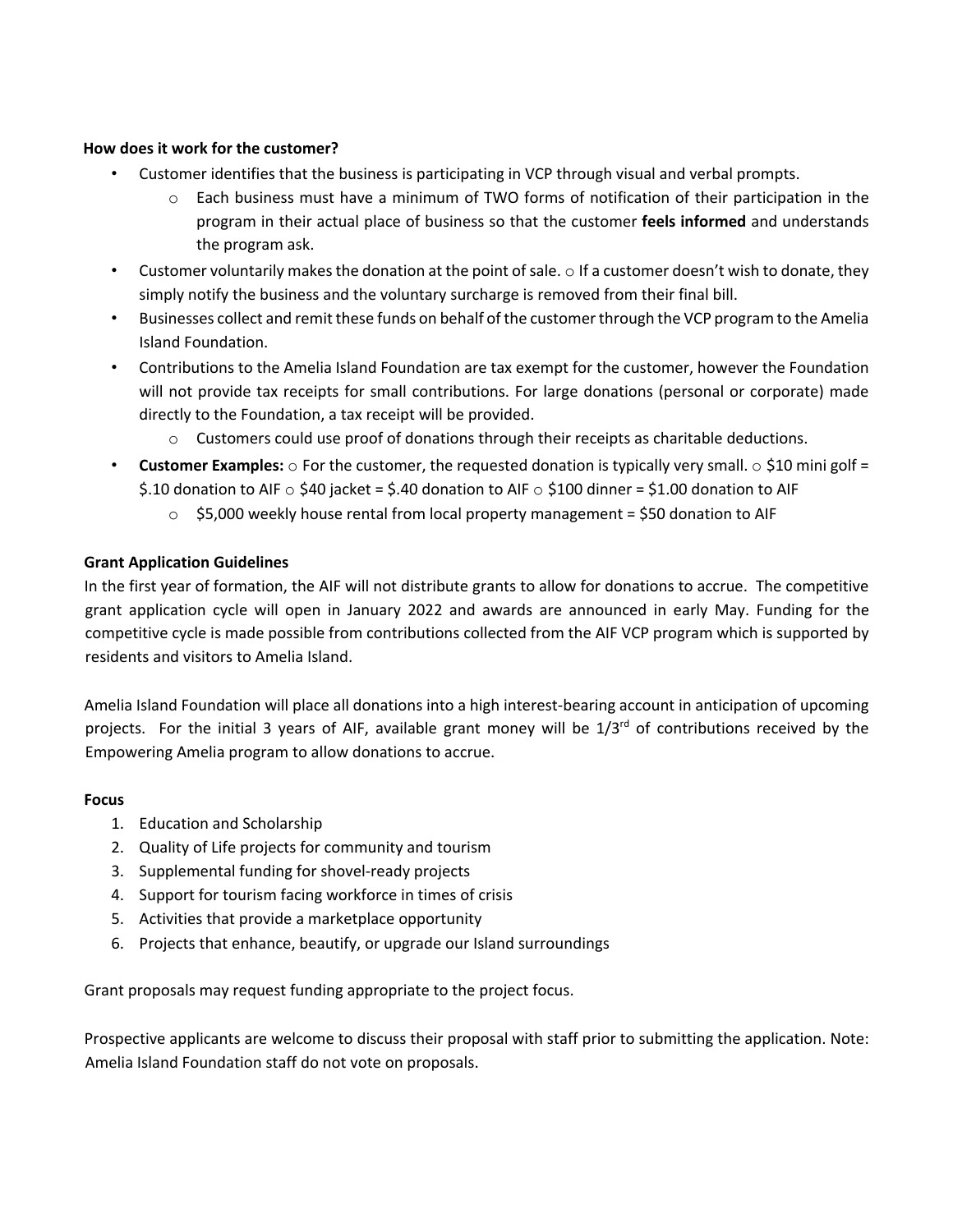Upon the Foundation's receipt of a Grant Application, applicant will be notified by email indicating that submission has been received. Foundation staff may contact organization for additional information or to arrange a meeting with representatives of the organization for a site-visit. The notice of grant decision will be emailed to applicants in early May. Please note that an unsuccessful application does not reflect on the worthiness of a project. AIF will be unable to fund every project and we encourage organizations to submit proposals in upcoming years should additional support still be needed.

## **2022 Grant Cycle Timetable**

| January | Grant cycle opens                      |
|---------|----------------------------------------|
|         | February (end) Grant proposal deadline |
| April   | Site visit scheduled                   |
| May     | <b>Notifications</b>                   |

# **Eligibility**

The Foundation invites applications from non-profit, public charities and civic partnerships that benefit the residents and visitors to Amelia Island. Government agencies and civic organizations will also be considered if the grant is used to be strictly for charitable purposes as defined by the IRS.

Requirements:

- Current IRS determination letter
- Registered as a nonprofit with the Florida Division of Corporations
- Service to residents and visitors to Amelia Island, Florida or tourism facing workforce employed on Amelia Island
- Board of Directors with representation from the community / communities served
- Annual budget or project budget
- Audited financial statements for the last fiscal year if annual budget exceeds \$XXXXX, or a review by an independent, certified public accountant if annual budget is less
- Documentation of other matching financial support

Only one proposal may be submitted per organization.

Preference will be given to those projects and programs that:

- Show how the AIF grant would have a direct impact the success of project or program.
- Show ability to raise diversified financial support, in-kind support and volunteers to sustain the program.
- Demonstrate past performance in delivering a quality service to the residents or visitors to Amelia Island.

Funding will not be considered for the following activities:

- Retroactive funding
- Endowments
- Building funds (unless determined that structure benefits entire community)